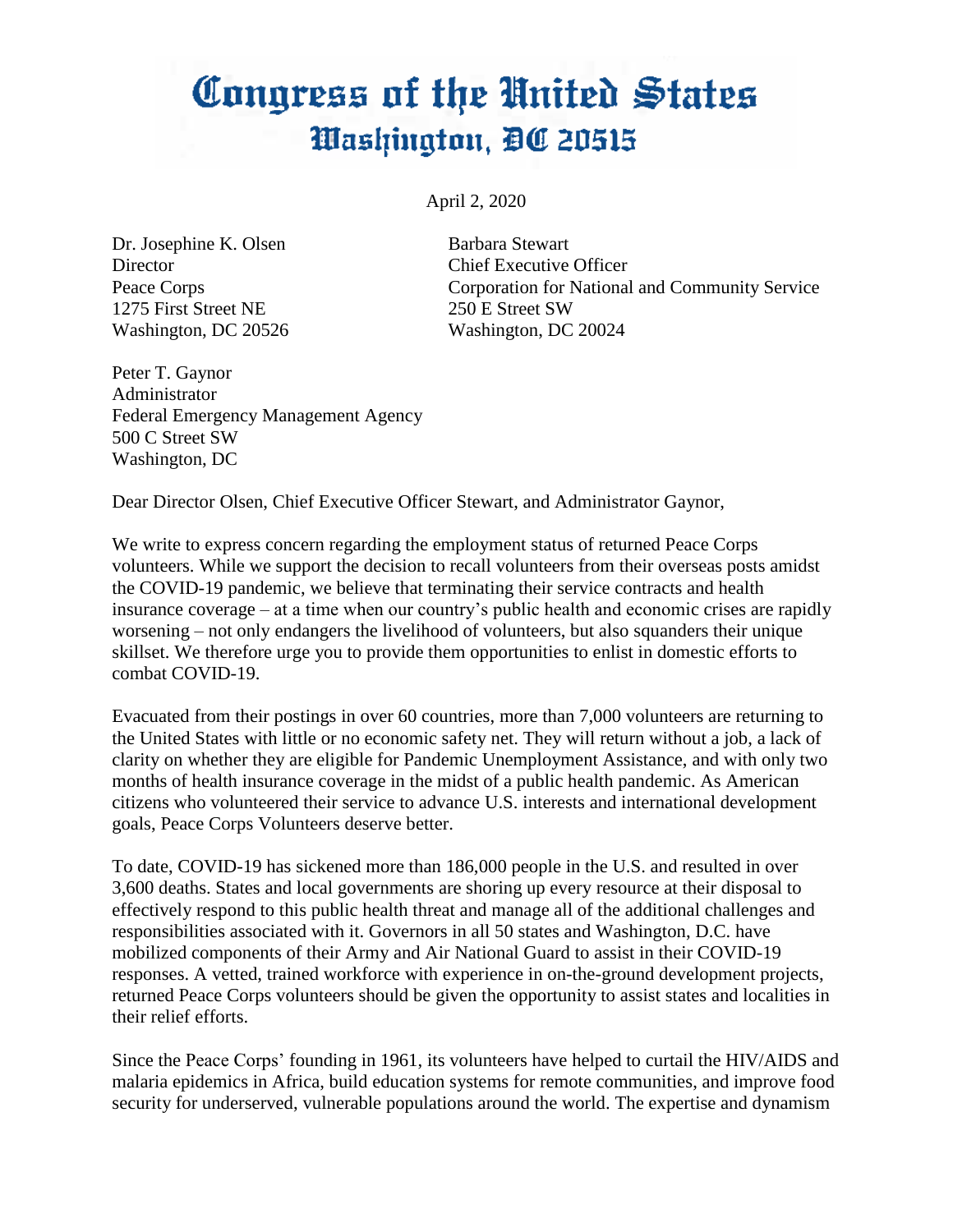of this trained corps are now desperately needed on the home front. For instance, Peace Corps volunteers could support affected areas with COVID-19 mitigation and surveillance activities or assist hospitals in emergency procurement and supply chain logistics. For primary and secondary schools creating distance learning programs, they could offer information and technology support and help develop curricula. Volunteers could also provide social and food support for atrisk and low-income populations, among the many other relief roles they are equipped to fill.

There are a number of avenues for integrating returned volunteers into COVID-19 response efforts. Given that they have completed the Peace Corps application process and have noncompetitive eligibility for federal jobs, volunteers could be fast tracked into the FEMA Corps or another AmeriCorps program. In those capacities, they could be immediately deployed to organizations and state and local agencies that are on the frontlines of the pandemic response. Another option would be to establish a dedicated COVID-19 Response Corps – a unit specifically tasked with COVID-19 relief efforts that could be administered by FEMA or AmeriCorps within an existing program or as a standalone unit. This new corps could draw from returned Peace Corps volunteers and AmeriCorps volunteers who have lost their positions due to COVID-19.

Resolving the twin public health and economic crises caused by the COVID-19 pandemic demands marshalling resources and enlisting the help of talented workforces across all sectors of government and industry. To this end, we urge you to take the following steps and request a briefing by April 16, 2020:

- 1. Provide Peace Corps volunteers the option of joining FEMA Corps or another AmeriCorps program whose members are engaged in COVID19 response efforts. Peace Corps volunteers should be given commensurate stipends and benefits or allowed to complete the terms of their Peace Corps service contracts in their new COVID-19 relief positions.
- 2. Evaluate the feasibility and costs of establishing within FEMA Corps, another AmeriCorps program or as a standalone unit – a dedicated COVID-19 Response Corps. With a trained, versatile workforce, the new unit would immediately deploy members to affected areas for relief efforts and could include in its initial cadre returned Peace Corps volunteers and AmeriCorps volunteers who have lost their positions due to COVID-19.

Thank you for your consideration of these requests, and we look forward to working with you on these urgent matters.

Sincerely,

/s/ Chris Van Hollen /s/ Susan M. Collins United States Senator United States Senator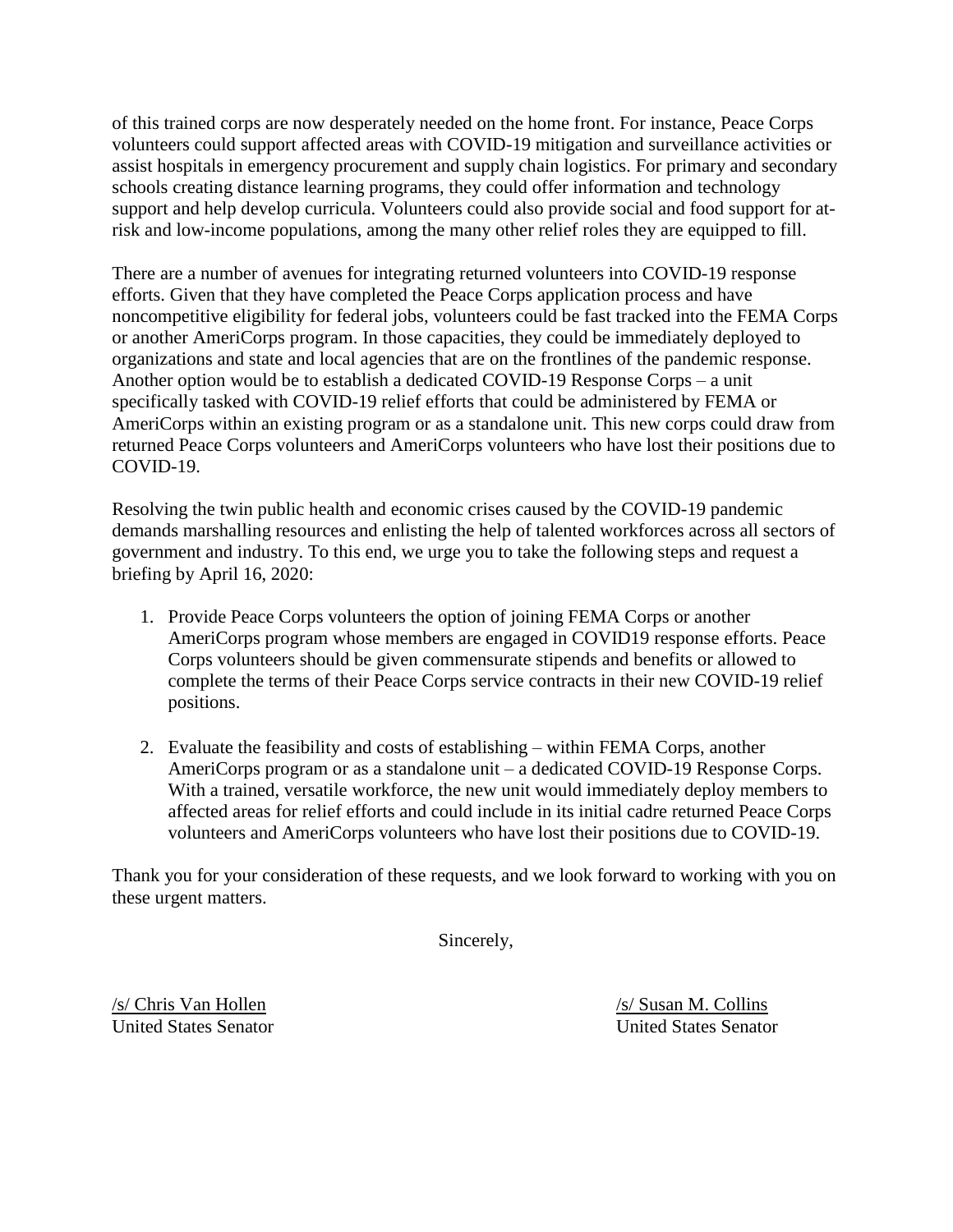(s/ Robert P. Casey, Jr. (s/ Tom Udall)<br>
1981 - *Salis Senator*<br>
1982 - *Salis Senator*<br>
1984 - *States Senator* United States Senator United States Senator

/s/ Margaret Wood Hassan /s/ Tim Kaine United States Senator United States Senator

United States Senator United States Senator

/s/ Patrick Leahy /s/ Tina Smith United States Senator United States Senator

(s/ Tammy Duckworth /s/ Tammy Duckworth /s/ Edward J. Markey /s/ Edward J. Markey /s/ Edward J. Markey /s/ Edward J. Markey /s/ Edward J. Markey /s/ Edward J. Markey /s/ Edward J. Markey /s/ Edward J. Markey /s/ Edward J. United States Senator United States Senator

/s/ Michael F. Bennet /s/ Richard Blumenthal United States Senator United States Senator

United States Senator United States Senator

/s/ Richard J. Durbin /s/ Tammy Baldwin

/s/ Jeanne Shaheen /s/ Christopher S. Murphy United States Senator United States Senator

Vertext Assembly Assembly Assembly Assembly Assembly Assembly Assembly Assembly Assembly Assembly United States Senator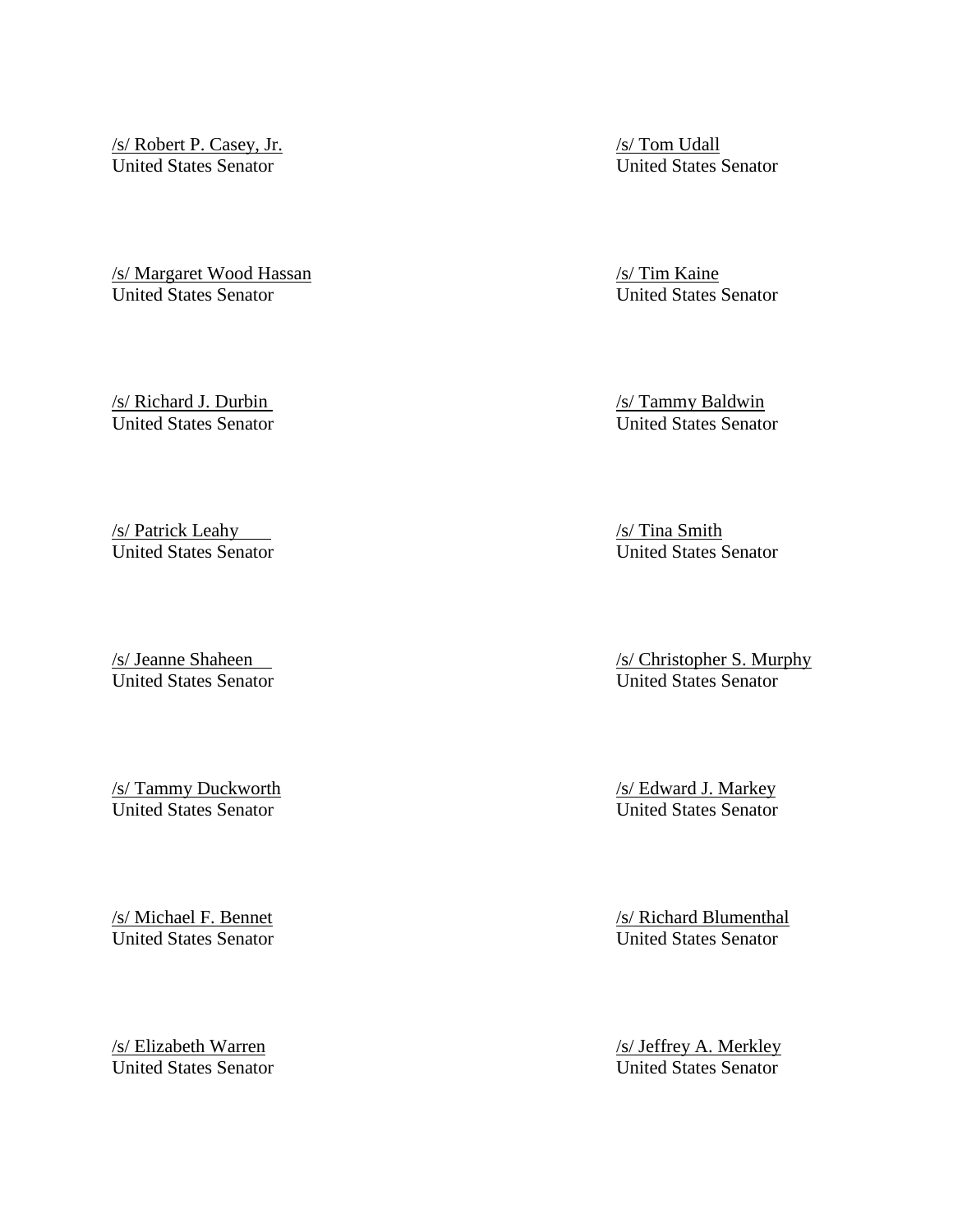/s/ Sherrod Brown /s/ Amy Klobuchar United States Senator United States Senator

/s/ Bernard Sanders United States Senator

/s/ Dean Phillips /s/ David Trone Member of Congress Member of Congress

/s/ Gregorio Kilili Camacho Sablan /s/ Vicente Gonzalez Member of Congress Member of Congress

/s/ Angie Craig /s/ David E. Price /s/ David E. Price /s/ David E. Price /s/ David E. Price /s/ David E. Price /s/ David E. Price /s/ David E. Price /s/ David E. Price /s/ David E. Price /s/ David E. Price /s/ David E. Pri

/s/ Gregory W. Meeks /s/ Jamie Raskin Member of Congress Member of Congress

/s/ Ami Bera, M.D.<br>
Member of Congress<br>
Member of Co

/s/ Ted Deutch /s/ Gerald E. Connolly<br>
Member of Congress Member of Congress Member of Congress

Member of Congress

Member of Congress